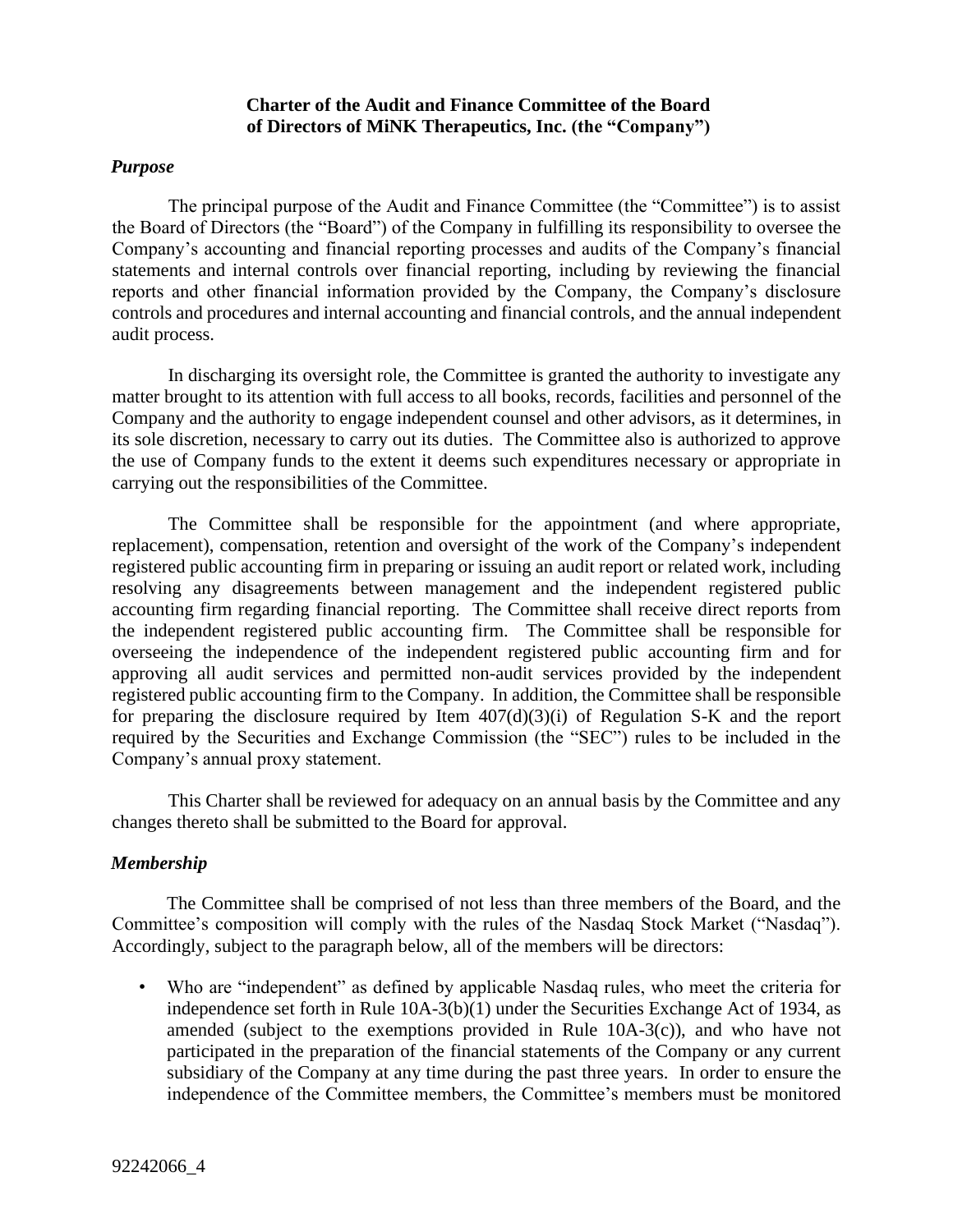throughout the year to confirm that they all remain independent as required by Nasdaq rules. In addition, it must be considered whether any members of the Committee have relationships with the Company that may create the appearance of a lack of independence, even though such relationships do not automatically disqualify the person from being "independent" under applicable laws and listing rules.

- Who do not receive any consulting, advisory or other compensatory fee from the Company, other than in the member's capacity as a member of the Board or any of its committees.
- Who must be able to read and understand fundamental financial statements, including the Company's balance sheet, income statement, and cash flow statement. In addition, at least one member must have past employment experience in finance or accounting, requisite professional certification in accounting, or any other comparable experience or background which results in the individual's financial sophistication, including being or having been a chief executive officer, chief financial officer or other senior officer with financial oversight responsibilities. Unless otherwise determined by the Board (in which case disclosure of such determination shall be made in the Company's annual report filed with the SEC), at least one member of the Committee shall be an "audit committee financial expert" (as defined by applicable SEC rules).

Except under exceptional circumstances approved by the Board, no member of the Committee may serve simultaneously on the audit committee of more than three public companies. Subject to applicable law and regulations, the Board may appoint one member who does not meet the independence requirements set forth above and who is not a current employee of the Company or an immediate family member of such employee if the Board, under exceptional and limited circumstances, determines that membership on the Committee by the individual is required in the best interests of the Company and its shareholders. Such member may not serve for more than two years, and may not serve as the Committee chair. After such determination is made, the Board shall disclose the nature of the relationship and the reasons for the determination in the Company's next proxy statement or Annual Report on Form 10-K, as applicable.

In order to fulfill its role, the Committee shall be organized and governed in the following manner:

- Committee members and the Committee chair will be recommended by the Corporate Governance and Nominating Committee and appointed and removed, with or without cause, by the Board;
- Action may be taken by the Committee (or any subcommittee of the Committee) upon the affirmative vote of a majority of the members of the Committee (or subcommittee);
- The Committee shall meet no less frequently than quarterly, and more frequently as circumstances dictate. The Committee shall meet periodically in separate executive sessions with management, the internal auditors (or other personnel responsible for the internal audit function) and the independent registered public accounting firm, and have such other direct and independent interaction with such persons from time to time as the members of the Audit Committee deem appropriate.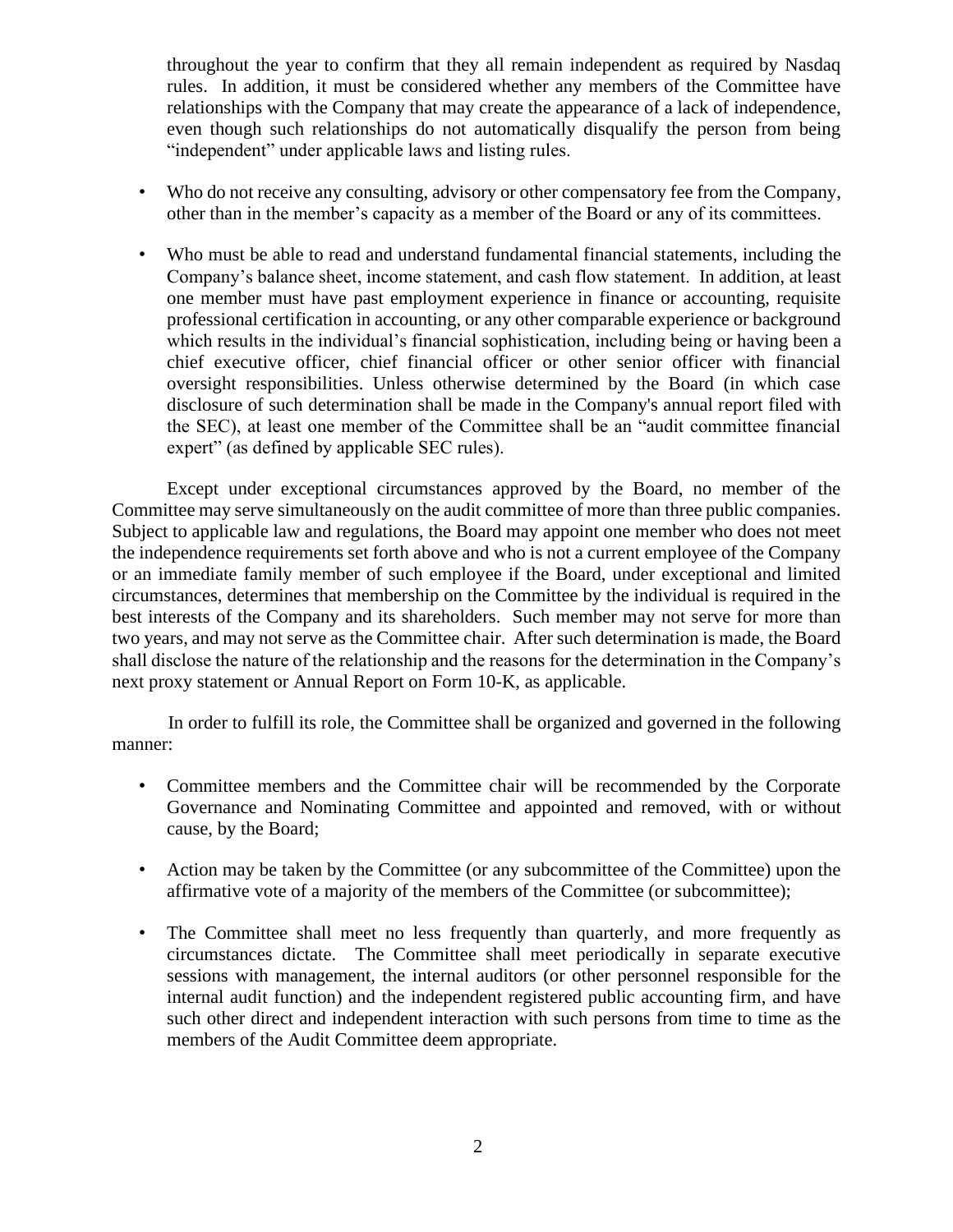- Any member of the Committee may call a meeting of the Committee upon due notice to each other member at least 24 hours prior to the meeting (provided that participation in any meeting shall be deemed to constitute waiver of any deficiency in such notice);
- Action may be taken by the Committee without a meeting if all of the members of the Committee indicate their approval thereof in writing or by electronic transmission;
- The Committee shall have the authority to delegate to subcommittees of the Committee any responsibilities of the full Committee; and
- The Committee shall periodically perform an evaluation of the performance of the Committee and report to the Board on the results of such evaluation.

# *Key Responsibilities*

The Committee's role is one of oversight, and it is recognized that the Company's management is responsible for preparing the Company's financial statements and that the independent registered public accounting firm is responsible for auditing those financial statements.

The following functions shall be the common recurring activities of the Committee in carrying out its oversight function. The functions are set forth as a guide and may be varied from time to time as appropriate under the circumstances.

- The Committee shall review with management and the independent registered public accounting firm the audited financial statements to be included in the Company's Annual Report on Form 10-K and the Annual Report to Stockholders, including the Company's disclosures under "Management's Discussion and Analysis of Financial Condition and Results of Operations," and shall review and consider with the independent registered public accounting firm the matters required to be discussed under generally accepted auditing standards, including AS 1301: Communications with Audit Committees, or other such requirements established by the Public Company Accounting Oversight Board.
- As a whole, or through the Committee chair, the Committee shall review with the independent registered public accounting firm, prior to filing with the SEC, the Company's interim financial information to be included in the Company's Quarterly Reports on Form 10-Q and the matters required to be discussed by AS 4105: Reviews of Interim Financial Information or other such requirements established by the Public Company Accounting Oversight Board.
- The Committee shall recommend to the Board whether, based on the reviews and discussions referred to above, the financial statements should be included in the Company's Annual Report on Form 10-K.
- The Committee shall periodically discuss with management and the independent registered public accounting firm the effectiveness and adequacy of the Company's internal controls and internal auditing procedures, including any significant deficiencies or material weaknesses in the design or operation of those controls which could adversely affect the Company's ability to record, process, summarize and report financial data and any fraud, whether or not material, that involves management or other employees who have a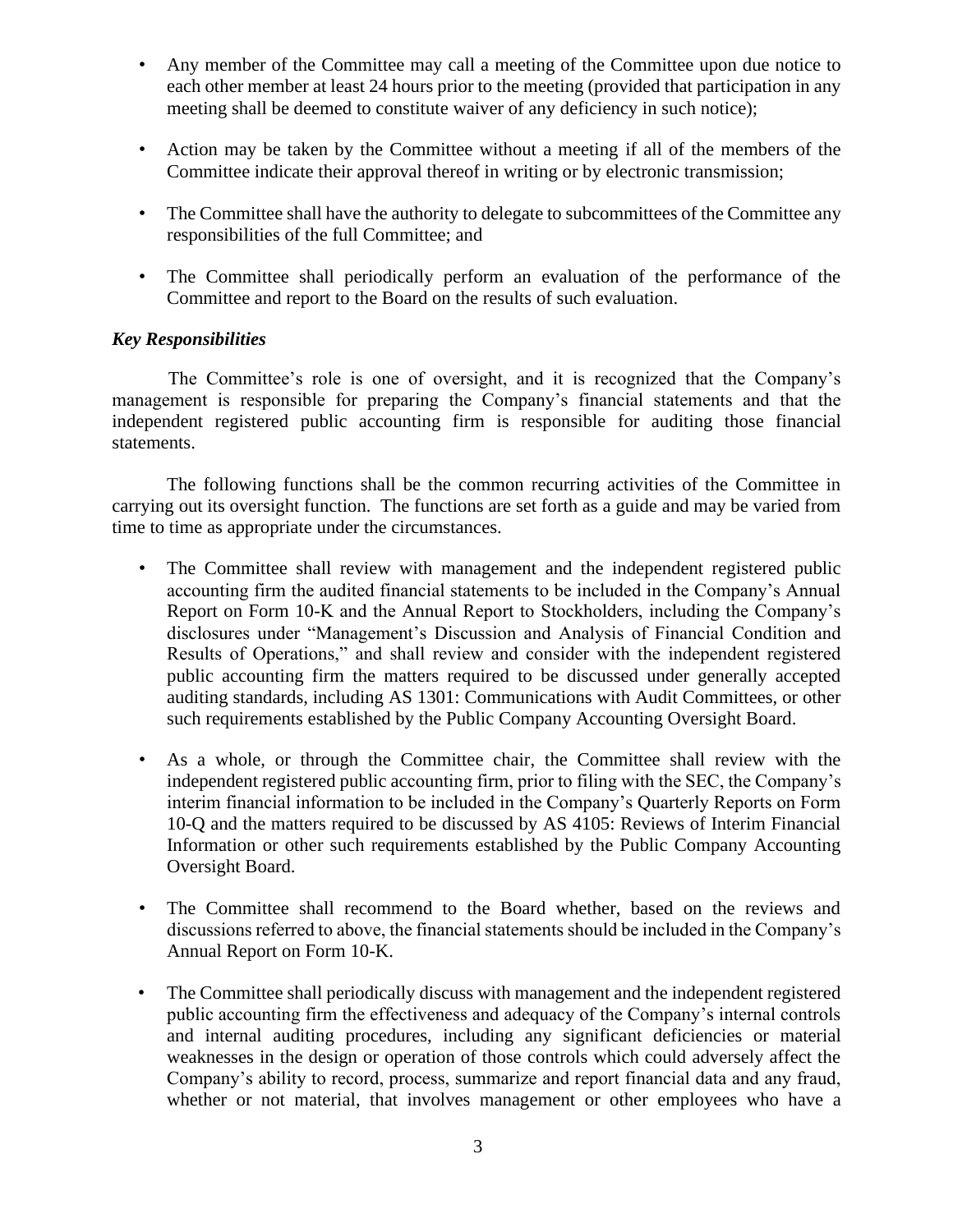significant role in the Company's internal controls, and discuss with the independent registered public accounting firm how the Company's financial systems and controls compare with industry practices.

- The Committee shall periodically review with management and the independent registered public accounting firm the quality, as well as acceptability, of the Company's accounting policies, and discuss with the independent registered public accounting firm how the Company's accounting policies compare with those in the industry and all alternative treatments of financial information within generally accepted accounting principles that have been discussed with management, the ramifications of use of such alternative disclosures and treatments and the treatment preferred by the independent registered public accounting firm.
- The Committee shall periodically discuss with the independent registered public accounting firm whether all material correcting adjustments identified by the independent registered public accounting firm in accordance with generally accepted accounting principles and the rules of the SEC are reflected in the Company's financial statements.
- The Committee shall review with management and the independent registered public accounting firm any material financial or other arrangements of the Company which do not appear on the Company's financial statements and any transactions or courses of dealing with third parties that are significant in size or involve terms or other aspects that differ from those that would likely be negotiated with independent parties, and which arrangements or transactions are relevant to an understanding of the Company's financial statements.
- The Committee shall review with management and the independent registered public accounting firm the Company's critical accounting policies and practices.
- The Committee shall review with the independent registered public accounting firm all material communications between the independent registered public accounting firm and management, such as any management letter or schedule of unadjusted differences.
- The Committee shall (i) request from the independent registered public accounting firm annually a formal written statement delineating all relationships between the auditor and the Company consistent with other requirements as may be consistent with requirements established by the Public Company Accounting Oversight Board; (ii) discuss with the independent registered public accounting firm any such disclosed relationships or services and their impact on the independent registered public accounting firm's independence; and (iii) take appropriate action to oversee the independence of the independent registered public accounting firm.
- The Committee shall approve the engagement of the independent registered public accounting firm and shall pre-approve, in advance, all audit services and all permitted nonaudit services to be provided to the Company by the independent registered public accounting firm. The Committee may also delegate this responsibility (for services up to \$50,000) to the chairman in between meetings, with those actions disclosed to the full committee at the next regularly scheduled meeting.